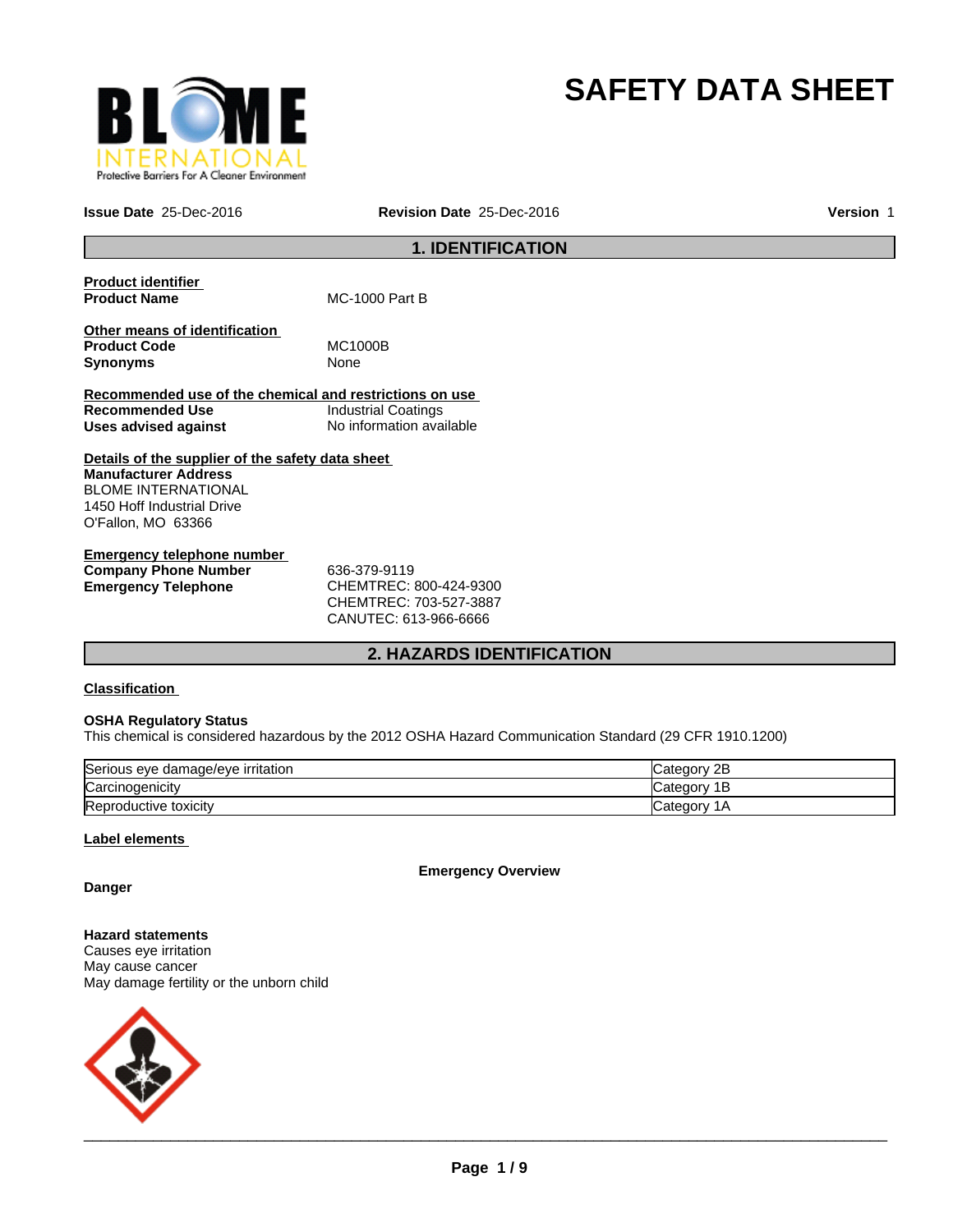#### **Appearance** powder **Physical state** Solid **Odor** Slight

 $\overline{\phantom{a}}$  ,  $\overline{\phantom{a}}$  ,  $\overline{\phantom{a}}$  ,  $\overline{\phantom{a}}$  ,  $\overline{\phantom{a}}$  ,  $\overline{\phantom{a}}$  ,  $\overline{\phantom{a}}$  ,  $\overline{\phantom{a}}$  ,  $\overline{\phantom{a}}$  ,  $\overline{\phantom{a}}$  ,  $\overline{\phantom{a}}$  ,  $\overline{\phantom{a}}$  ,  $\overline{\phantom{a}}$  ,  $\overline{\phantom{a}}$  ,  $\overline{\phantom{a}}$  ,  $\overline{\phantom{a}}$ 

#### **Precautionary Statements - Prevention**

Obtain special instructions before use Do not handle until all safety precautions have been read and understood Use personal protective equipment as required Wash face, hands and any exposed skin thoroughly after handling

#### **Precautionary Statements - Response**

IF exposed or concerned: Get medical advice/attention

IF IN EYES: Rinse cautiously with water for several minutes. Remove contact lenses, if present and easy to do. Continue rinsing If eye irritation persists: Get medical advice/attention

#### **Precautionary Statements - Storage**

Store locked up

#### **Precautionary Statements - Disposal**

Dispose of contents/container to an approved waste disposal plant

#### **Hazards not otherwise classified (HNOC)**

Not applicable

#### **Other Information**

May be harmful if swallowed. Causes mild skin irritation. Very toxic to aquatic life with long lasting effects. Very toxic to aquatic life.

#### **Unknown acute toxicity**

0% of the mixture consists of ingredient(s) of unknown toxicity

# **3. COMPOSITION/INFORMATION ON INGREDIENTS**

#### **Substance**

Not applicable

#### **Mixture**

| <b>Chemical Name</b>                                                                      | <b>CAS No</b> | Weight-%   |  |
|-------------------------------------------------------------------------------------------|---------------|------------|--|
| $Zinc*$                                                                                   | 7440-66-6     | $60 - 100$ |  |
| Barium sulfate *                                                                          | 7727-43-7     | $10 - 30$  |  |
| Zinc oxide *                                                                              | 1314-13-2     | - 5        |  |
| Lead *                                                                                    | 7439-92-1     | $0.1 -$    |  |
| *The except perceptage (approximation) of composition has been withheld as a trade accord |               |            |  |

The exact percentage (concentration) of composition has been withheld as a trade secret.

# **4. FIRST AID MEASURES**

#### **Description of first aid measures**

| <b>General advice</b> | In case of accident or unwellness, seek medical advice immediately (show directions for<br>use or safety data sheet if possible). If symptoms persist, call a physician.                                                |
|-----------------------|-------------------------------------------------------------------------------------------------------------------------------------------------------------------------------------------------------------------------|
| Eye contact           | Keep eye wide open while rinsing. Immediately flush with plenty of water. After initial<br>flushing, remove any contact lenses and continue flushing for at least 15 minutes. If<br>symptoms persist, call a physician. |
| <b>Skin contact</b>   | Wash off immediately with soap and plenty of water while removing all contaminated<br>clothes and shoes. If symptoms persist, call a physician. Wash contaminated clothing<br>before reuse.                             |
| <b>Inhalation</b>     | Remove to fresh air. If breathing is irregular or stopped, administer artificial respiration.<br>Avoid direct contact with skin. Use barrier to give mouth-to-mouth resuscitation. If                                   |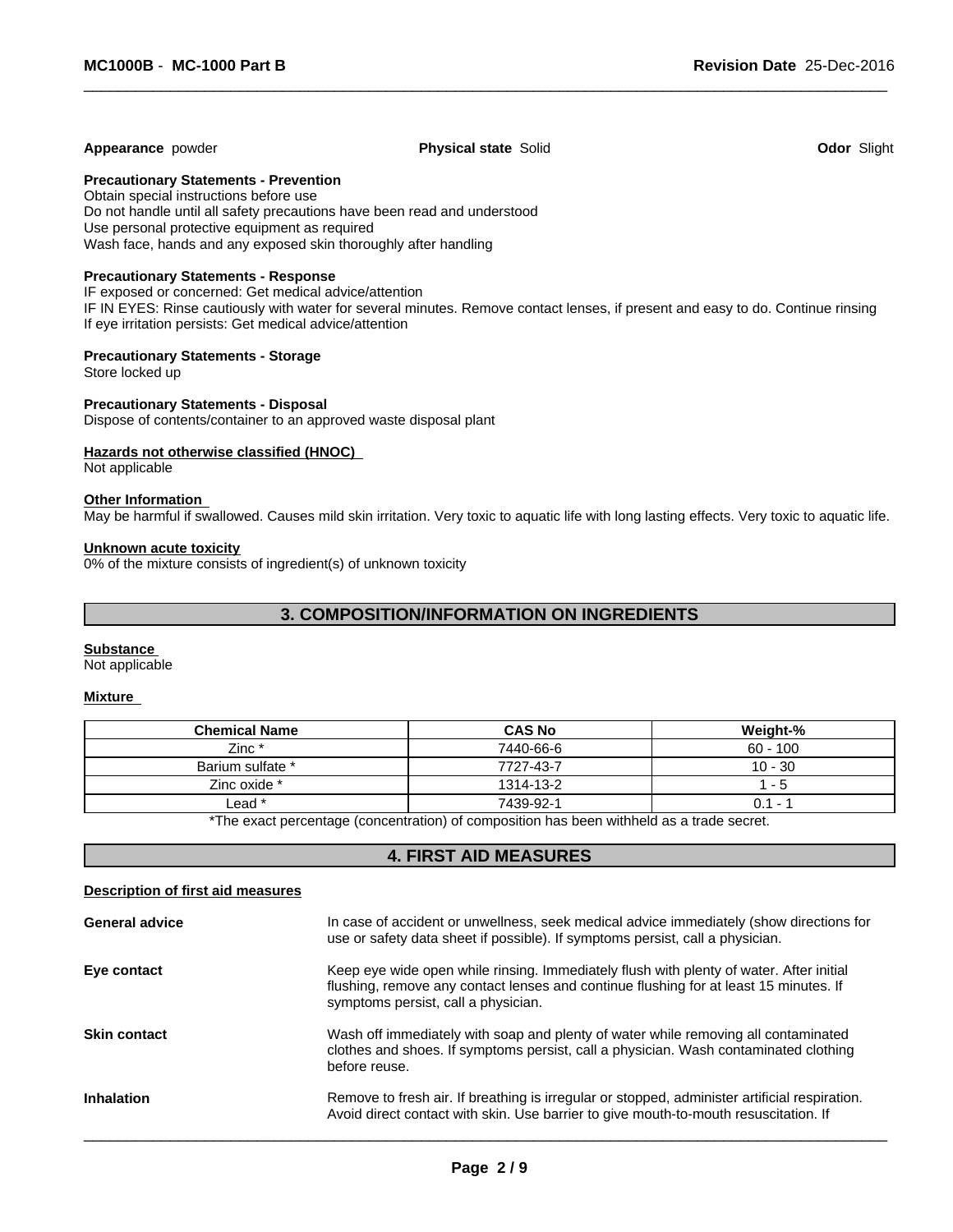|                                                                                                                      | symptoms persist, call a physician.                                                                                                                                          |  |  |  |  |  |
|----------------------------------------------------------------------------------------------------------------------|------------------------------------------------------------------------------------------------------------------------------------------------------------------------------|--|--|--|--|--|
| Ingestion                                                                                                            | Call a physician or poison control center immediately. Do not induce vomiting without<br>medical advice. Rinse mouth. Never give anything by mouth to an unconscious person. |  |  |  |  |  |
| Remove all sources of ignition. Use personal protective equipment as required.<br>Self-protection of the first aider |                                                                                                                                                                              |  |  |  |  |  |
|                                                                                                                      | Most important symptoms and effects, both acute and delayed                                                                                                                  |  |  |  |  |  |
| Symptoms                                                                                                             | May cause redness and tearing of the eyes.                                                                                                                                   |  |  |  |  |  |
| Indication of any immediate medical attention and special treatment needed                                           |                                                                                                                                                                              |  |  |  |  |  |
| <b>Note to physicians</b>                                                                                            | Treat symptomatically.                                                                                                                                                       |  |  |  |  |  |

 $\overline{\phantom{a}}$  ,  $\overline{\phantom{a}}$  ,  $\overline{\phantom{a}}$  ,  $\overline{\phantom{a}}$  ,  $\overline{\phantom{a}}$  ,  $\overline{\phantom{a}}$  ,  $\overline{\phantom{a}}$  ,  $\overline{\phantom{a}}$  ,  $\overline{\phantom{a}}$  ,  $\overline{\phantom{a}}$  ,  $\overline{\phantom{a}}$  ,  $\overline{\phantom{a}}$  ,  $\overline{\phantom{a}}$  ,  $\overline{\phantom{a}}$  ,  $\overline{\phantom{a}}$  ,  $\overline{\phantom{a}}$ 

## **5. FIRE-FIGHTING MEASURES**

#### **Suitable extinguishing media**

Use extinguishing measures that are appropriate to local circumstances and the surrounding environment.

**Unsuitable extinguishing media** No information available.

#### **Specific hazards arising from the chemical**

Runoff may pollute waterways.

**Hazardous combustion products**Carbon oxides. Hazardous metal fumes and oxides.

**Explosion data Sensitivity to Mechanical Impact** None. **Sensitivity to Static Discharge** None.

### **Protective equipment and precautions for firefighters**

As in any fire, wear self-contained breathing apparatus pressure-demand, MSHA/NIOSH (approved or equivalent) and full protective gear.

## **6. ACCIDENTAL RELEASE MEASURES**

#### **Personal precautions, protective equipment and emergency procedures**

| <b>Personal precautions</b>                          | Use personal protective equipment as required.                                                                                                                                                                                                                                                                     |  |  |
|------------------------------------------------------|--------------------------------------------------------------------------------------------------------------------------------------------------------------------------------------------------------------------------------------------------------------------------------------------------------------------|--|--|
| <b>Environmental precautions</b>                     |                                                                                                                                                                                                                                                                                                                    |  |  |
| <b>Environmental precautions</b>                     | Prevent further leakage or spillage if safe to do so. Do not allow into any sewer, on the<br>ground or into any body of water. Prevent product from entering drains. Local authorities<br>should be advised if significant spillages cannot be contained. See Section 12 for additional<br>ecological information. |  |  |
| Methods and material for containment and cleaning up |                                                                                                                                                                                                                                                                                                                    |  |  |
| <b>Methods for containment</b>                       | Prevent further leakage or spillage if safe to do so.                                                                                                                                                                                                                                                              |  |  |
| Methods for cleaning up                              | Clean contaminated surface thoroughly. Use personal protective equipment as required.<br>Cover powder spill with plastic sheet or tarp to minimize spreading and keep powder dry.                                                                                                                                  |  |  |

### **7. HANDLING AND STORAGE**

Take up mechanically, placing in appropriate containers for disposal. Avoid creating dust.

| Use personal protective equipment as required. Ensure adequate ventilation, especially in<br>confined areas. |
|--------------------------------------------------------------------------------------------------------------|
|                                                                                                              |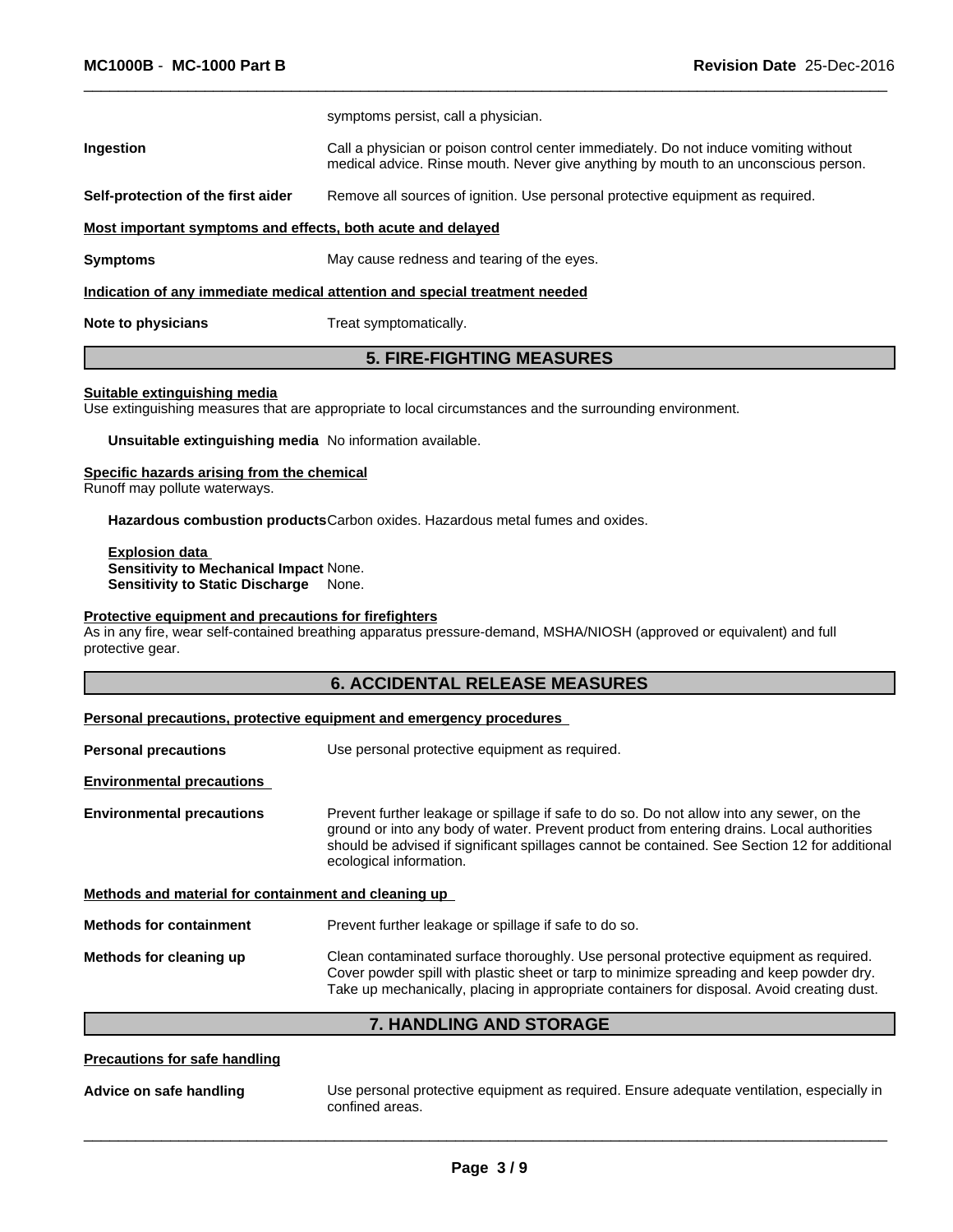## **Conditions for safe storage, including any incompatibilities**

**Storage Conditions** Keep container tightly closed in a dry and well-ventilated place.

**Incompatible materials Acids. Bases.** 

# **8. EXPOSURE CONTROLS/PERSONAL PROTECTION**

 $\overline{\phantom{a}}$  ,  $\overline{\phantom{a}}$  ,  $\overline{\phantom{a}}$  ,  $\overline{\phantom{a}}$  ,  $\overline{\phantom{a}}$  ,  $\overline{\phantom{a}}$  ,  $\overline{\phantom{a}}$  ,  $\overline{\phantom{a}}$  ,  $\overline{\phantom{a}}$  ,  $\overline{\phantom{a}}$  ,  $\overline{\phantom{a}}$  ,  $\overline{\phantom{a}}$  ,  $\overline{\phantom{a}}$  ,  $\overline{\phantom{a}}$  ,  $\overline{\phantom{a}}$  ,  $\overline{\phantom{a}}$ 

#### **Control parameters**

| <b>Chemical Name</b>        | <b>ACGIH TLV</b>                                                                                                       | <b>OSHA PEL</b>                                                                                           | <b>NIOSH IDLH</b>                                                                                                                             |
|-----------------------------|------------------------------------------------------------------------------------------------------------------------|-----------------------------------------------------------------------------------------------------------|-----------------------------------------------------------------------------------------------------------------------------------------------|
| Barium sulfate<br>7727-43-7 | TWA: 5 $mg/m3$ inhalable fraction,<br>particulate matter containing no<br>asbestos and <1% crystalline silica          | TWA: 15 mg/m <sup>3</sup> total dust<br>TWA: 5 $mg/m3$ respirable fraction                                | TWA: $10 \text{ mg/m}^3$ total dust<br>TWA: 5 mg/m <sup>3</sup> respirable dust                                                               |
| Zinc oxide<br>1314-13-2     | STEL: 10 mg/m <sup>3</sup> respirable fraction<br>TWA: $2 \text{ mg/m}^3$ respirable fraction                          | TWA: $5 \text{ mg/m}^3$ fume<br>TWA: $15 \text{ mg/m}^3$ total dust<br>TWA: 5 $mg/m3$ respirable fraction | IDLH: 500 mg/m <sup>3</sup><br>Ceiling: 15 mg/m <sup>3</sup> dust<br>TWA: 5 mg/m <sup>3</sup> dust and fume<br>STEL: $10 \text{ mg/m}^3$ fume |
| Lead<br>7439-92-1           | TWA: 0.05 mg/m <sup>3</sup> TWA: 0.05 mg/m <sup>3</sup>   TWA: 50 µg/m <sup>3</sup> TWA: 50 µg/m <sup>3</sup> Pb<br>Pb |                                                                                                           | IDLH: 100 mg/m <sup>3</sup> IDLH: 100 mg/m <sup>3</sup><br>Рh<br>TWA: 0.050 mg/m <sup>3</sup> TWA: 0.050<br>$ma/m3$ Pb                        |

*NIOSH IDLH Immediately Dangerous to Life or Health*

#### **Appropriate engineering controls**

| <b>Engineering Controls</b> | Showers              |  |
|-----------------------------|----------------------|--|
|                             | Eyewash stations     |  |
|                             | Ventilation systems. |  |

### **Individual protection measures, such as personal protective equipment**

| <b>Eye/face protection</b> |                                       | Wear safety glasses with side shields (or goggles).                                                                                                                                                                                                                                                                              |
|----------------------------|---------------------------------------|----------------------------------------------------------------------------------------------------------------------------------------------------------------------------------------------------------------------------------------------------------------------------------------------------------------------------------|
|                            | Skin and body protection              | Wear protective gloves and protective clothing.                                                                                                                                                                                                                                                                                  |
|                            | <b>Respiratory protection</b>         | If exposure limits are exceeded or irritation is experienced, NIOSH/MSHA approved<br>respiratory protection should be worn. Positive-pressure supplied air respirators may be<br>required for high airborne contaminant concentrations. Respiratory protection must be<br>provided in accordance with current local regulations. |
|                            | <b>General Hygiene Considerations</b> | When using do not eat, drink or smoke. Wash contaminated clothing before reuse.                                                                                                                                                                                                                                                  |

# **9. PHYSICAL AND CHEMICAL PROPERTIES**

#### **Information on basic physical and chemical properties**

| <b>Physical state</b><br>Appearance<br><b>Color</b> | Solid<br>powder<br>metallic | Odor<br>Odor threshold | Slight<br>No information available |
|-----------------------------------------------------|-----------------------------|------------------------|------------------------------------|
| <b>Property</b>                                     | Values                      | Remarks • Method       |                                    |
| рH                                                  | No information available    |                        |                                    |
| Melting point / freezing point                      | No information available    |                        |                                    |
| Boiling point / boiling range                       | No information available    |                        |                                    |
| <b>Flash point</b>                                  | No information available    |                        |                                    |
| <b>Evaporation rate</b>                             | No information available    |                        |                                    |
| Flammability (solid, gas)                           | No information available    |                        |                                    |
| <b>Flammability Limit in Air</b>                    |                             |                        |                                    |
| Upper flammability limit:                           | No information available    |                        |                                    |
| Lower flammability limit:                           | No information available    |                        |                                    |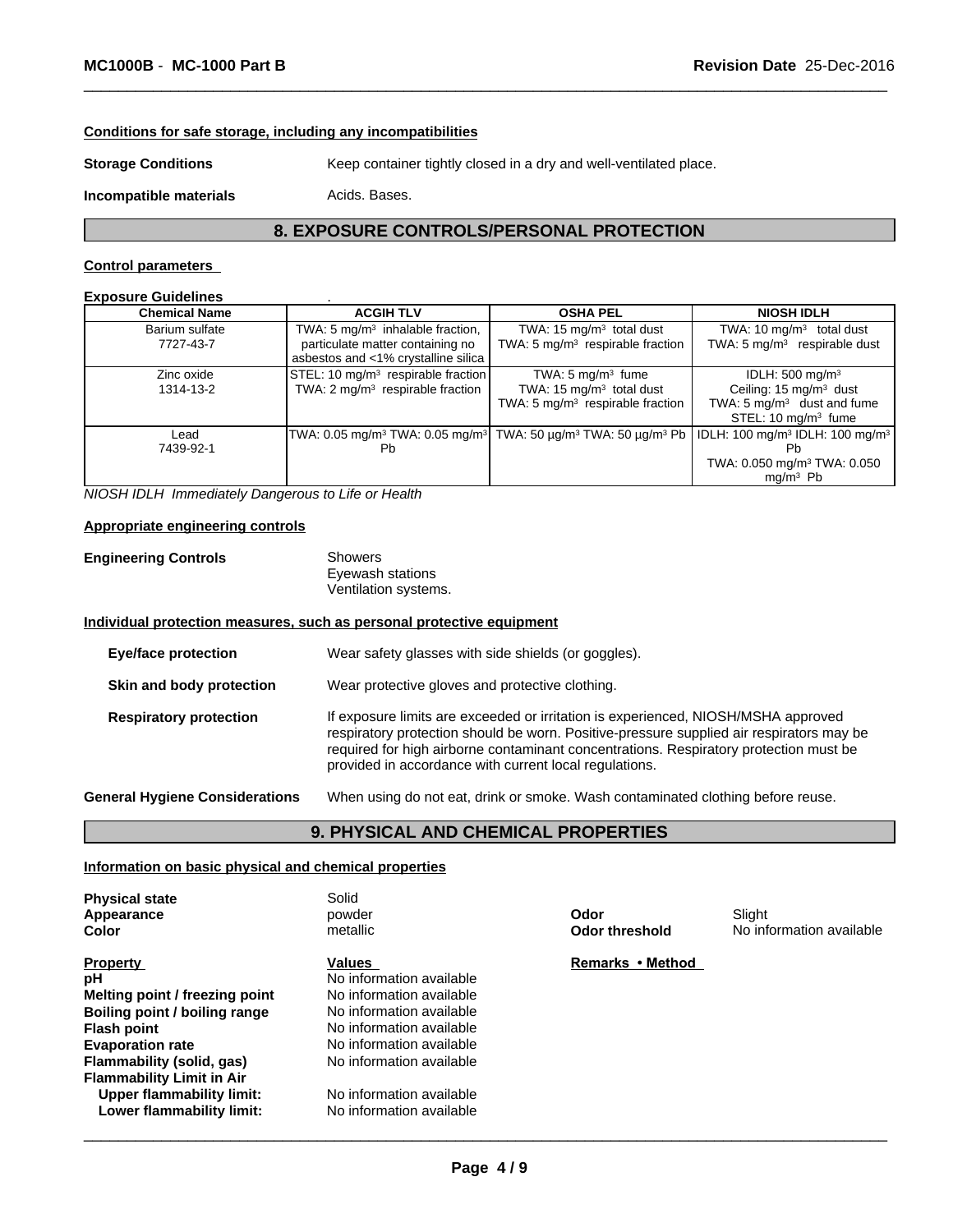| Vapor pressure                   | Ν  |
|----------------------------------|----|
| Vapor density                    | Ν  |
| <b>Relative density</b>          |    |
| <b>Water solubility</b>          | Ir |
| Solubility in other solvents     | Ν  |
| <b>Partition coefficient</b>     | Ν  |
| <b>Autoignition temperature</b>  | Ν  |
| <b>Decomposition temperature</b> | Ν  |
| <b>Kinematic viscosity</b>       | Ν  |
| <b>Dynamic viscosity</b>         | Ν  |
| <b>Explosive properties</b>      | Ν  |
| <b>Oxidizing properties</b>      | Ν  |
|                                  |    |

#### **Other Information**

**VOC Content (%)** 0 g/L

**Explosive properties** No information available **Oxidizing properties** No information available **No information available No information available No information available**  $\sim$  7 g/cm3 **No information available No information available** Insoluble in water **No information available No information available** 

No information available

**Softening point No information available**<br> **Molecular weight No information available No information available Density** No information available **Bulk density** No information available

# **10. STABILITY AND REACTIVITY**

 $\overline{\phantom{a}}$  ,  $\overline{\phantom{a}}$  ,  $\overline{\phantom{a}}$  ,  $\overline{\phantom{a}}$  ,  $\overline{\phantom{a}}$  ,  $\overline{\phantom{a}}$  ,  $\overline{\phantom{a}}$  ,  $\overline{\phantom{a}}$  ,  $\overline{\phantom{a}}$  ,  $\overline{\phantom{a}}$  ,  $\overline{\phantom{a}}$  ,  $\overline{\phantom{a}}$  ,  $\overline{\phantom{a}}$  ,  $\overline{\phantom{a}}$  ,  $\overline{\phantom{a}}$  ,  $\overline{\phantom{a}}$ 

#### **Reactivity**  No data available

**Chemical stability** Stable under recommended storage conditions. **Possibility of Hazardous Reactions** None under normal processing. **Conditions to avoid** dust formation. Exposure to air or moisture over prolonged periods. Temperatures above 45 °C / 110 °F. **Incompatible materials** Acids. Bases. **Hazardous Decomposition Products**

Thermal decomposition can lead to release of irritating and toxic gases and vapors.

# **11. TOXICOLOGICAL INFORMATION**

#### **Information on likely routes of exposure**

#### **Product Information**

| <b>Inhalation</b>   | Based on available data, the classification criteria are not met. |
|---------------------|-------------------------------------------------------------------|
| Eye contact         | Irritating to eyes.                                               |
| <b>Skin contact</b> | Substance may cause slight skin irritation.                       |
| <b>Ingestion</b>    | May be harmful if swallowed.                                      |

| <b>Chemical Name</b> | Oral LD50         | Dermal LD50 | <b>Inhalation LC50</b> |
|----------------------|-------------------|-------------|------------------------|
| Zinc oxide           | Rat<br>5000 mg/kg |             |                        |
| 1314-13-2            |                   |             |                        |

#### **Information on toxicological effects**

**Symptoms** May cause redness and tearing of the eyes.

# **Delayed and immediate effects as well as chronic effects from short and long-term exposure**

**Sensitization Based on available data, the classification criteria are not met.**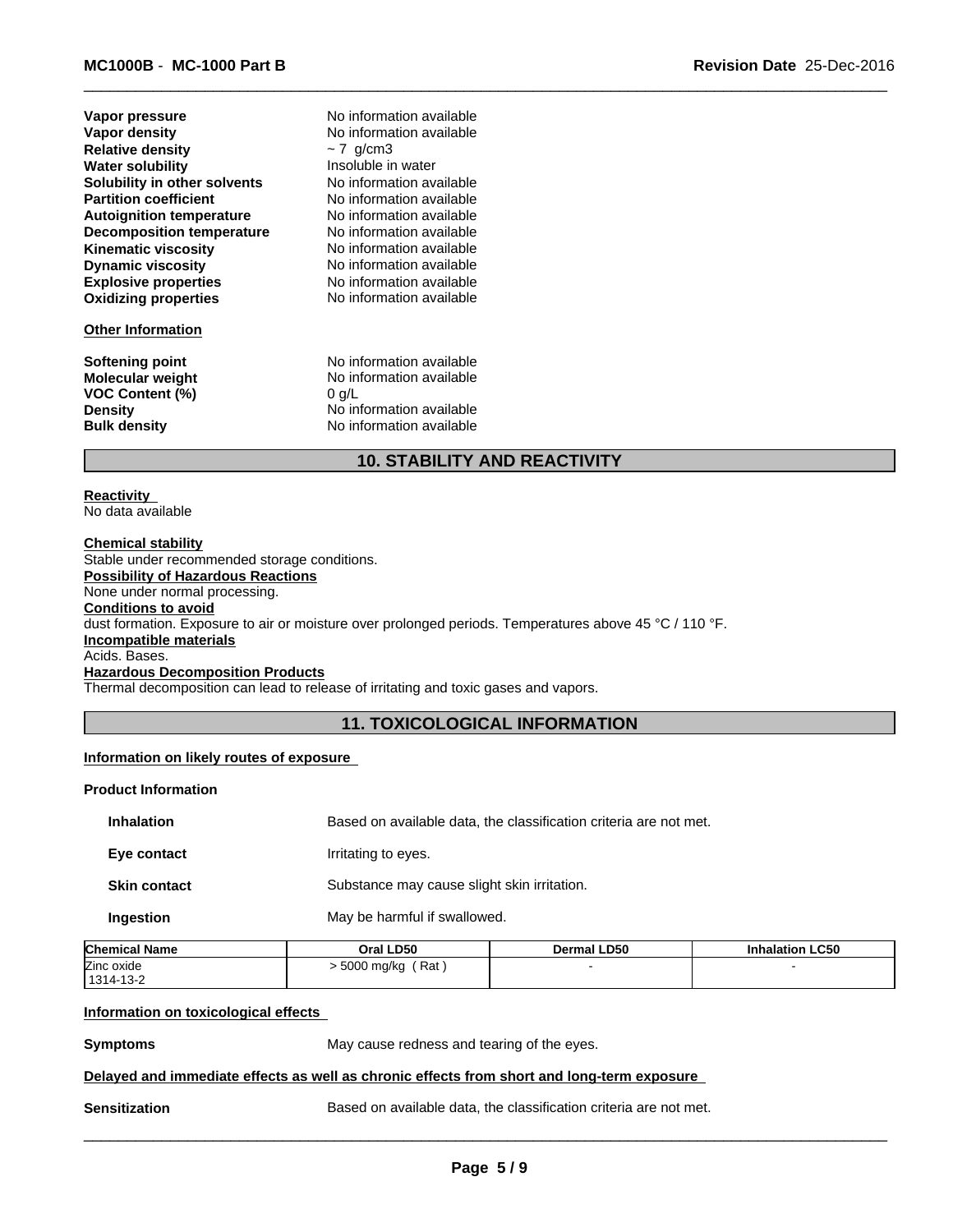Germ cell mutagenicity **Based on available data, the classification criteria are not met.** 

 $\overline{\phantom{a}}$  ,  $\overline{\phantom{a}}$  ,  $\overline{\phantom{a}}$  ,  $\overline{\phantom{a}}$  ,  $\overline{\phantom{a}}$  ,  $\overline{\phantom{a}}$  ,  $\overline{\phantom{a}}$  ,  $\overline{\phantom{a}}$  ,  $\overline{\phantom{a}}$  ,  $\overline{\phantom{a}}$  ,  $\overline{\phantom{a}}$  ,  $\overline{\phantom{a}}$  ,  $\overline{\phantom{a}}$  ,  $\overline{\phantom{a}}$  ,  $\overline{\phantom{a}}$  ,  $\overline{\phantom{a}}$ 

| Carcinogenicity           | The table below indicates whether each agency has listed any ingredient as a carcinogen. |             |                        |             |
|---------------------------|------------------------------------------------------------------------------------------|-------------|------------------------|-------------|
| <b>Chemical Name</b>      | <b>ACGIH</b>                                                                             | <b>IARC</b> | <b>NTP</b>             | <b>OSHA</b> |
| Zinc oxide<br>  1314-13-2 |                                                                                          |             | Reasonably Anticipated |             |
| Lead<br>7439-92-1         | A3                                                                                       | Group 2A    | Reasonably Anticipated |             |

*ACGIH (American Conference of Governmental Industrial Hygienists)*

*A3 - Animal Carcinogen*

*IARC (International Agency for Research on Cancer)*

*Group 2A - Probably Carcinogenic to Humans*

*NTP (National Toxicology Program)*

*Reasonably Anticipated - Reasonably Anticipated to be a Human Carcinogen*

*OSHA (Occupational Safety and Health Administration of the US Department of Labor)*

*X - Present*

**Reproductive toxicity** Product is or contains a chemical which is a known or suspected reproductive hazard.<br>**STOT - single exposure** Based on available data, the classification criteria are not met. Based on available data, the classification criteria are not met.

**STOT - repeated exposure** Based on available data, the classification criteria are not met.

**Aspiration hazard** Based on available data, the classification criteria are not met.

#### **Numerical measures of toxicity - Product Information**

**The following values are calculated based on chapter 3.1 of the GHS document** . **ATEmix (oral)** 4,812.00 mg/kg

**ATEmix (inhalation-dust/mist)** 25.00 mg/l

| ATEmix (oral) |                               |
|---------------|-------------------------------|
|               | ATEmix (inhalation-dust/mist) |

# **12. ECOLOGICAL INFORMATION**

#### **Ecotoxicity**

Very toxic to aquatic life with long lasting effects

#### 20 % of the mixture consists of components(s) of unknown hazards to the aquatic environment

| <b>Chemical Name</b> | Algae/aquatic plants                | <b>Fish</b>                          | Crustacea                         |
|----------------------|-------------------------------------|--------------------------------------|-----------------------------------|
| Zinc                 | $0.11 - 0.271$ : 96 h               | 2.16 - 3.05: 96 h Pimephales         | 0.139 - 0.908: 48 h Daphnia magna |
| 7440-66-6            | Pseudokirchneriella subcapitata     | promelas mg/L LC50 flow-through      | mg/L EC50 Static                  |
|                      | mg/L EC50 static 0.09 - 0.125: 72 h | 0.211 - 0.269: 96 h Pimephales       |                                   |
|                      | Pseudokirchneriella subcapitata     | promelas mg/L LC50 semi-static       |                                   |
|                      | mg/L EC50 static                    | 2.66: 96 h Pimephales promelas       |                                   |
|                      |                                     | mg/L LC50 static 7.8: 96 h Cyprinus  |                                   |
|                      |                                     | carpio mg/L LC50 static 0.24: 96 h   |                                   |
|                      |                                     | Oncorhynchus mykiss mg/L LC50        |                                   |
|                      |                                     | flow-through 0.59: 96 h              |                                   |
|                      |                                     | Oncorhynchus mykiss mg/L LC50        |                                   |
|                      |                                     | semi-static 0.41: 96 h               |                                   |
|                      |                                     | Oncorhynchus mykiss mg/L LC50        |                                   |
|                      |                                     | static 3.5: 96 h Lepomis             |                                   |
|                      |                                     | macrochirus mg/L LC50 static 0.45:   |                                   |
|                      |                                     | 96 h Cyprinus carpio mg/L LC50       |                                   |
|                      |                                     | semi-static 30: 96 h Cyprinus carpio |                                   |
|                      |                                     | mg/L LC50                            |                                   |
| Lead                 |                                     | 0.44: 96 h Cyprinus carpio mg/L      | 600: 48 h water flea ug/L EC50    |
| 7439-92-1            |                                     | LC50 semi-static 1.17: 96 h          |                                   |
|                      |                                     | Oncorhynchus mykiss mg/L LC50        |                                   |
|                      |                                     | flow-through 1.32: 96 h              |                                   |
|                      |                                     | Oncorhynchus mykiss mg/L LC50        |                                   |
|                      |                                     | static                               |                                   |

#### **Persistence and degradability**

No information available.

#### **Bioaccumulation**

Bioaccumulative potential.

#### **Other adverse effects**

No information available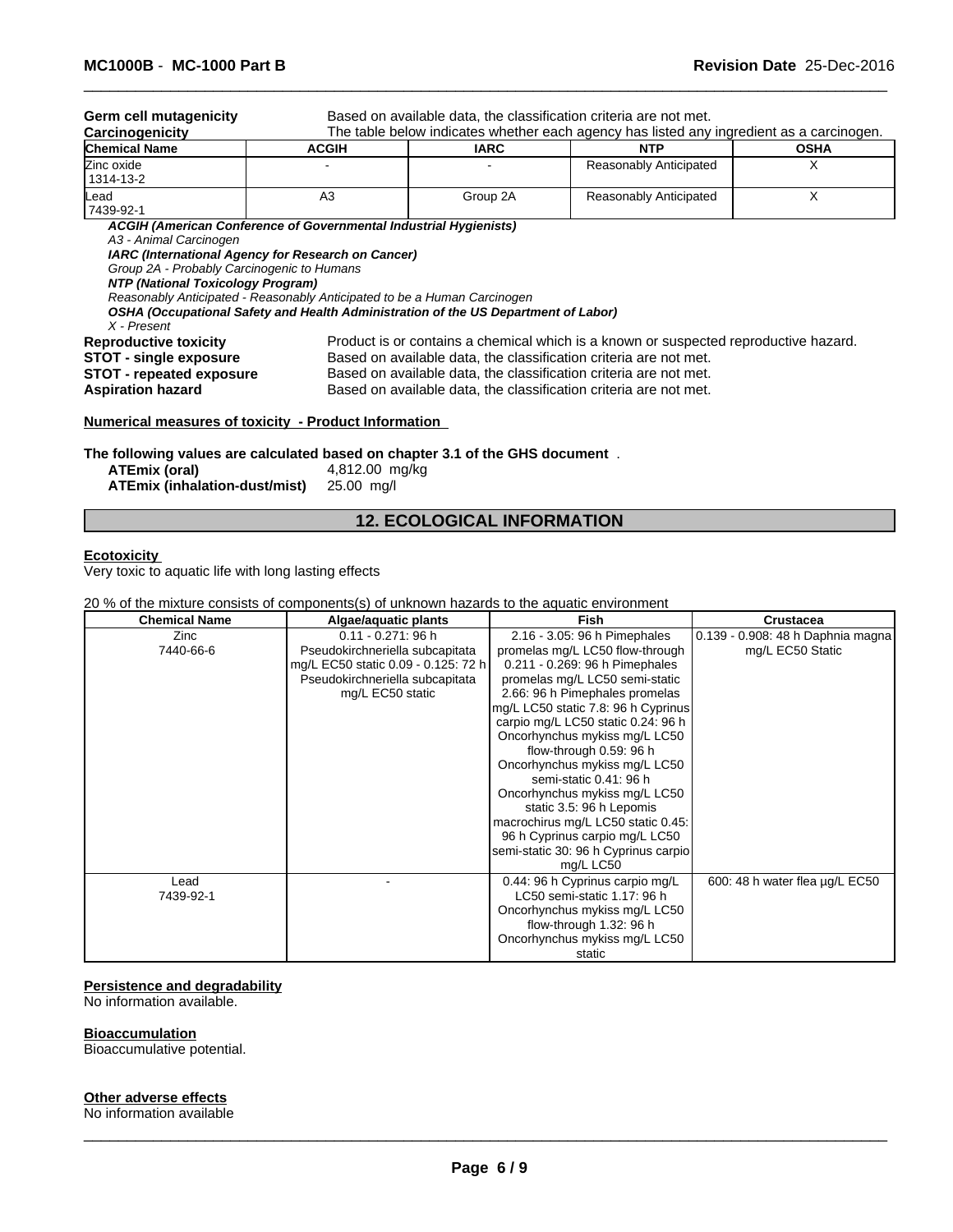# **13. DISPOSAL CONSIDERATIONS**

# **Waste treatment methods**

Disposal should be in accordance with applicable regional, national and local laws and regulations.

 $\overline{\phantom{a}}$  ,  $\overline{\phantom{a}}$  ,  $\overline{\phantom{a}}$  ,  $\overline{\phantom{a}}$  ,  $\overline{\phantom{a}}$  ,  $\overline{\phantom{a}}$  ,  $\overline{\phantom{a}}$  ,  $\overline{\phantom{a}}$  ,  $\overline{\phantom{a}}$  ,  $\overline{\phantom{a}}$  ,  $\overline{\phantom{a}}$  ,  $\overline{\phantom{a}}$  ,  $\overline{\phantom{a}}$  ,  $\overline{\phantom{a}}$  ,  $\overline{\phantom{a}}$  ,  $\overline{\phantom{a}}$ 

### **Contaminated packaging** Do not reuse container.

| <b>Chemical Name</b> | <b>RCRA</b>              | <b>RCRA - Basis for Listing</b> | <b>RCRA - D Series Wastes</b> | <b>RCRA - U Series Wastes</b> |
|----------------------|--------------------------|---------------------------------|-------------------------------|-------------------------------|
| Lead.                | $\overline{\phantom{a}}$ | Included in waste streams:      | 5.0 mg/L regulatory level     | $\overline{\phantom{a}}$      |
| 7439-92-1            |                          | F035, F037, F038, F039,         |                               |                               |
|                      |                          | K002, K003, K005, K046,         |                               |                               |
|                      |                          | K048, K049, K051, K052,         |                               |                               |
|                      |                          | K061, K062, K069, K086,         |                               |                               |
|                      |                          | K100, K176                      |                               |                               |

This product contains one or more substances that are listed with the State of California as a hazardous waste.

| <b>Chemical Name</b> | California Hazardous Waste Status |
|----------------------|-----------------------------------|
| Zinc                 | Ignitable powder Toxic            |
| 7440-66-6            |                                   |
| Zinc oxide           | Toxic                             |
| 1314-13-2            |                                   |
| Lead                 | Toxic                             |
| 7439-92-1            |                                   |

# **14. TRANSPORT INFORMATION**

DOT Not regulated

TDG **Not regulated** 

| <b>IATA</b>               |                                                                                       |
|---------------------------|---------------------------------------------------------------------------------------|
| UN/ID no                  | <b>UN3077</b>                                                                         |
| Proper shipping name      | Environmentally hazardous substance, solid, n.o.s.                                    |
| <b>Hazard Class</b>       | 9                                                                                     |
| <b>Packing Group</b>      | Ш                                                                                     |
| <b>ERG Code</b>           | 9L                                                                                    |
| <b>Special Provisions</b> | A158, A179, A97, A197                                                                 |
| <b>Description</b>        | UN3077, Environmentally hazardous substance, solid, n.o.s. (Zinc, Zinc oxide), 9, III |
|                           |                                                                                       |

**IMDG** 

| <u> تالا</u>              |                                                                                       |
|---------------------------|---------------------------------------------------------------------------------------|
| UN/ID no                  | UN3077                                                                                |
| Proper shipping name      | Environmentally hazardous substance, solid, n.o.s.                                    |
| <b>Hazard Class</b>       | 9                                                                                     |
| <b>Packing Group</b>      | Ш                                                                                     |
| EmS-No                    | $F-A. S-F$                                                                            |
| <b>Special Provisions</b> | 274. 335. 966. 967                                                                    |
| <b>Description</b>        | UN3077, Environmentally hazardous substance, solid, n.o.s. (Zinc, Zinc oxide), 9, III |

# **15. REGULATORY INFORMATION**

| International Inventories |          |  |
|---------------------------|----------|--|
| <b>TSCA</b>               | Complies |  |
| <b>DSL/NDSL</b>           | Complies |  |
| <b>EINECS/ELINCS</b>      | Complies |  |
| <b>IECSC</b>              | Complies |  |
| <b>KECL</b>               | Complies |  |
| <b>PICCS</b>              | Complies |  |
| <b>AICS</b>               | Complies |  |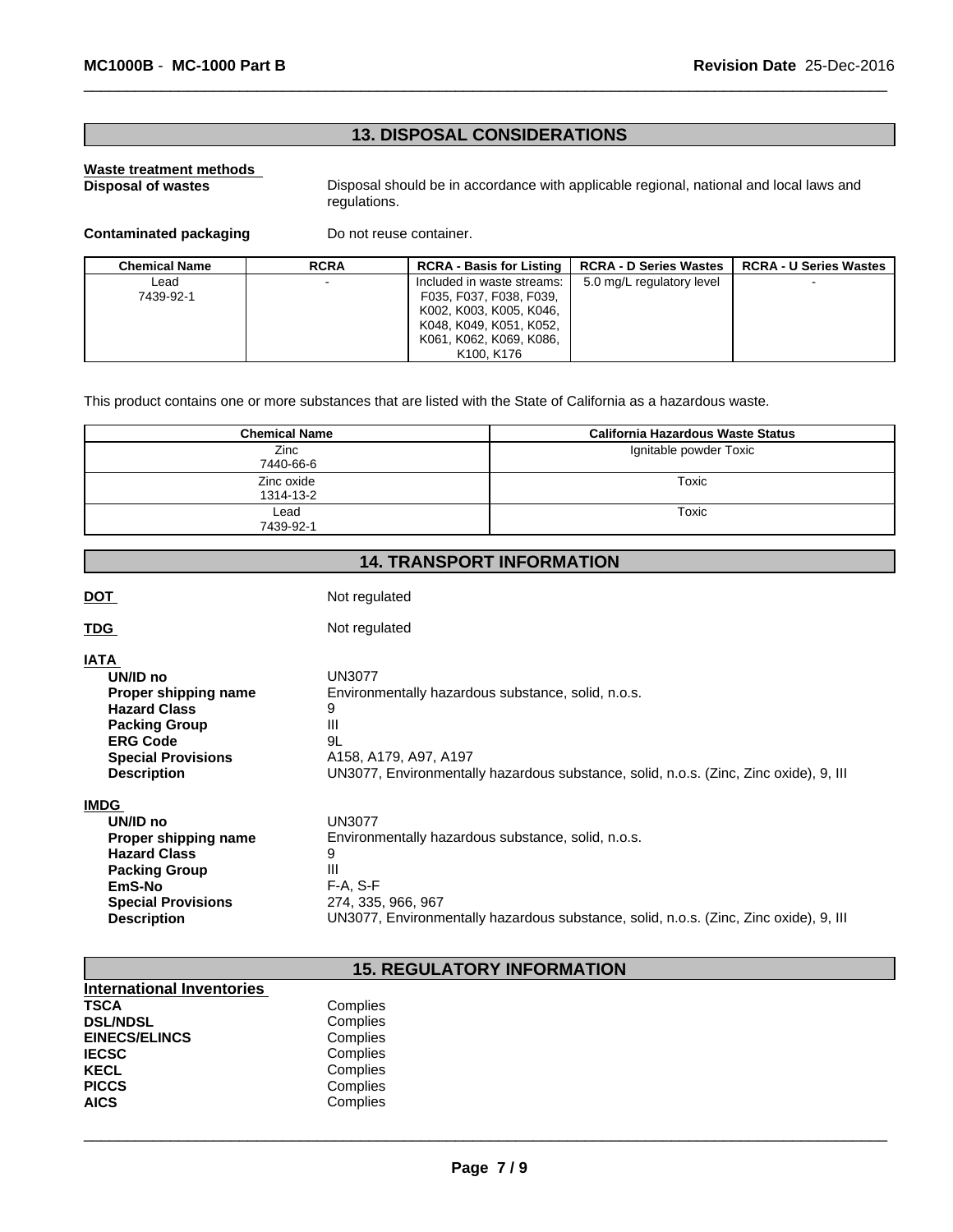#### **Legend:**

**TSCA** - United States Toxic Substances Control Act Section 8(b) Inventory **DSL/NDSL** - Canadian Domestic Substances List/Non-Domestic Substances List **EINECS/ELINCS** - European Inventory of Existing Chemical Substances/European List of Notified Chemical Substances **ENCS** - Japan Existing and New Chemical Substances **IECSC** - China Inventory of Existing Chemical Substances **KECL** - Korean Existing and Evaluated Chemical Substances **PICCS** - Philippines Inventory of Chemicals and Chemical Substances **AICS** - Australian Inventory of Chemical Substances

#### **US Federal Regulations**

#### **SARA 313**

Section 313 of Title III of the Superfund Amendments and Reauthorization Act of 1986 (SARA). This product contains a chemical or chemicals which are subject to the reporting requirements of the Act and Title 40 of the Code of Federal Regulations, Part 372

 $\overline{\phantom{a}}$  ,  $\overline{\phantom{a}}$  ,  $\overline{\phantom{a}}$  ,  $\overline{\phantom{a}}$  ,  $\overline{\phantom{a}}$  ,  $\overline{\phantom{a}}$  ,  $\overline{\phantom{a}}$  ,  $\overline{\phantom{a}}$  ,  $\overline{\phantom{a}}$  ,  $\overline{\phantom{a}}$  ,  $\overline{\phantom{a}}$  ,  $\overline{\phantom{a}}$  ,  $\overline{\phantom{a}}$  ,  $\overline{\phantom{a}}$  ,  $\overline{\phantom{a}}$  ,  $\overline{\phantom{a}}$ 

| <b>Chemical Name</b>                  | <b>SARA 313 - Threshold Values %</b> |
|---------------------------------------|--------------------------------------|
| Zinc - 7440-66-6                      | 1.0                                  |
| Barium sulfate - 7727-43-7            | 1.0                                  |
| Zinc oxide - 1314-13-2                | $\cdot$ .0                           |
| Lead - 7439-92-1                      | 0.1                                  |
| <b>SARA 311/312 Hazard Categories</b> |                                      |
| Acute health hazard                   | No                                   |
| <b>Chronic Health Hazard</b>          | No                                   |
| <b>Fire hazard</b>                    | No                                   |
| Sudden release of pressure hazard     | No                                   |
| <b>Reactive Hazard</b>                | No                                   |

#### **CWA (Clean Water Act)**

This product contains the following substances which are regulated pollutants pursuant to the Clean Water Act (40 CFR 122.21 and 40 CFR 122.42)

| <b>Chemical Name</b>    | <b>CWA - Reportable</b><br>Quantities | <b>CWA - Toxic Pollutants</b> | <b>CWA - Priority Pollutants</b> | <b>CWA - Hazardous</b><br><b>Substances</b> |
|-------------------------|---------------------------------------|-------------------------------|----------------------------------|---------------------------------------------|
| Zinc<br>7440-66-6       |                                       |                               |                                  |                                             |
| Zinc oxide<br>1314-13-2 |                                       |                               |                                  |                                             |
| Lead<br>7439-92-1       |                                       |                               |                                  |                                             |

#### **CERCLA**

This material, as supplied, contains one or more substances regulated as a hazardous substance under the Comprehensive Environmental Response Compensation and Liability Act (CERCLA) (40 CFR 302)

| <b>Chemical Name</b> | <b>Hazardous Substances RQs</b> | <b>CERCLA/SARA RQ</b> | <b>Reportable Quantity (RQ)</b>           |
|----------------------|---------------------------------|-----------------------|-------------------------------------------|
| Zinc<br>7440-66-6    | 1000 lb                         |                       | RQ 454 kg final RQ<br>RQ 1000 lb final RQ |
| ∟ead<br>7439-92-1    | 10 <sub>1b</sub>                |                       | RQ 10 lb final RQ<br>RQ 4.54 kg final RQ  |

# **US State Regulations**

#### **California Proposition 65**

This product contains the following Proposition 65 chemicals

| <b>Chemical Name</b>          | <b>California Proposition 65</b> |
|-------------------------------|----------------------------------|
| Lead - 7439-92-1              | Carcinogen                       |
|                               | Developmental                    |
|                               | Female Reproductive              |
|                               | Male Reproductive                |
| $\mathbf{H} \cdot \mathbf{A}$ |                                  |

#### **U.S. State Right-to-Know Regulations**

| <b>Chemical Name</b>    | New,<br>. Jersev | --<br>Massachusetts | Pennsvlvania |
|-------------------------|------------------|---------------------|--------------|
| --<br>∠inc<br>7440-66-6 |                  |                     |              |